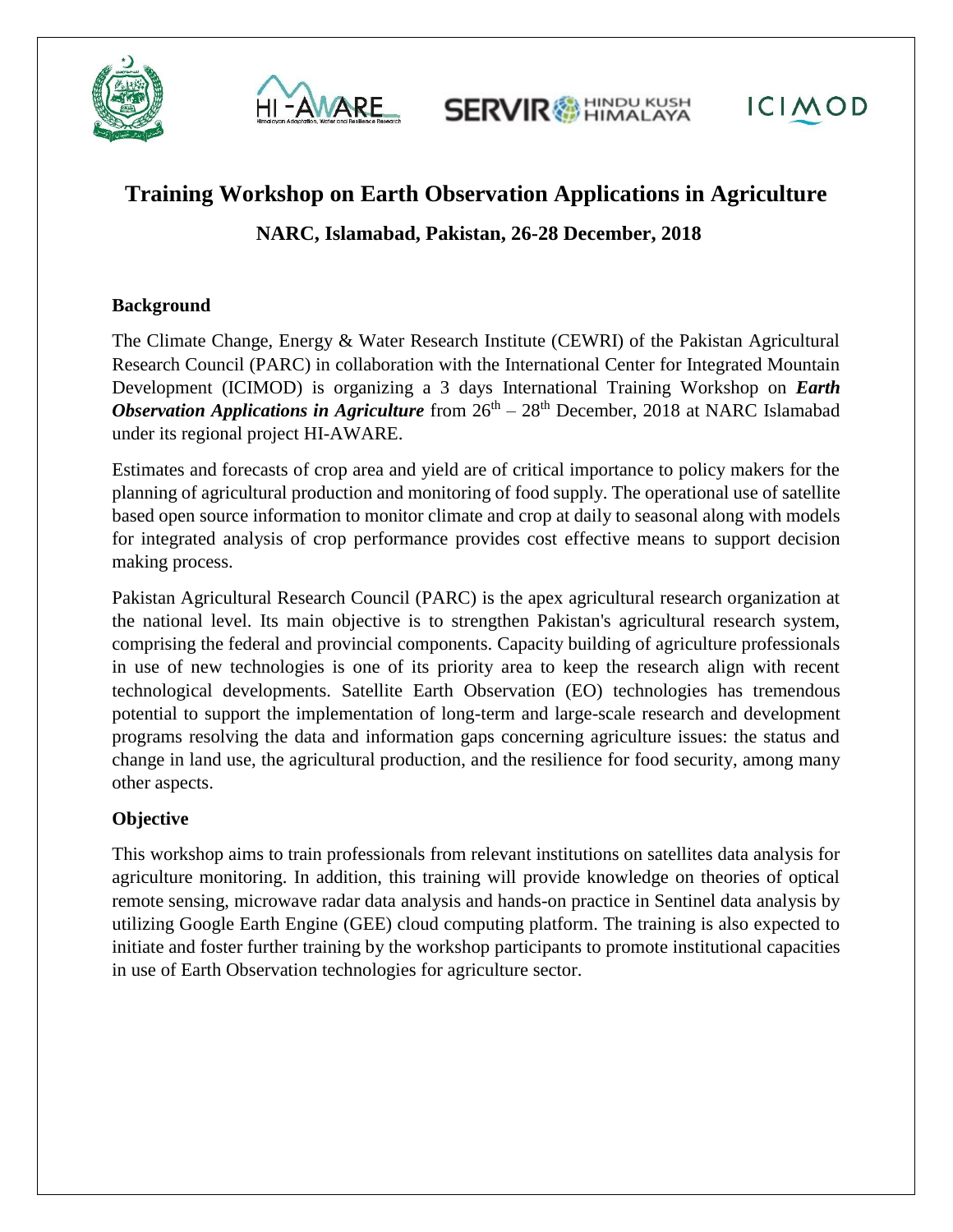## **1. Agenda- Tentative**

# **Day 1**

| <b>Time</b>                    | <b>Topic</b>                                                                        | <b>Resource Person</b> |
|--------------------------------|-------------------------------------------------------------------------------------|------------------------|
| 09:15-09:30                    | Registration                                                                        |                        |
| 09:30:10:30                    | <b>Session 1: Inaugural</b>                                                         |                        |
|                                | <b>Welcome by Director General-NARC</b><br>$\bullet$                                | Dr. Ghulam Muhammad    |
|                                |                                                                                     | Ali                    |
|                                | Overview of Training - Programme<br>$\bullet$                                       | Mr. Birendra           |
|                                | Coordinator, SERVIR HKH                                                             | Bajracharya, (ICIMOD)  |
|                                | Remark by Chairman-PARC<br>$\bullet$                                                | Dr. Yusuf Zafar T.I    |
|                                | Vote of Thanks by Sr. Director, CEWRI,<br>$\bullet$                                 | Dr. M. Munir Ahmad     |
|                                | <b>NARC</b>                                                                         |                        |
| 10:30:10:45                    | <b>Group Photo</b>                                                                  |                        |
| 11:00-11:30                    | <b>Coffee/Tea Break</b>                                                             |                        |
| 11:30:12:15                    | <b>Overview</b><br>Earth<br><b>Observation</b><br><b>Session</b><br>2:<br><b>of</b> | Dr. Faisal Mueen       |
|                                | <b>Applications</b>                                                                 |                        |
|                                | Application Satellite Remote Sensing for Crop<br>$\bullet$                          |                        |
|                                | Area Estimation and Vegetation Health                                               |                        |
|                                | Monitoring                                                                          |                        |
|                                | Principles of Optical Remote Sensing                                                | Dr. Hammad Gilani      |
| 12:15-01:00                    | <b>Session 3: Introduction to Google Earth Engine</b>                               |                        |
|                                | Overview of Google Earth Engine<br>$\bullet$                                        |                        |
|                                | Data Explorer<br>$\bullet$                                                          |                        |
|                                | Explore Data Available in Earth Engine<br>Lunch                                     |                        |
| $01:00-01:45$<br>$01:45-02:45$ | <b>Session 4: Hands on Exercise in GEE</b>                                          | Dr. Hammad Gilani      |
|                                |                                                                                     | Mr. Salar Saeed, CEWRI |
|                                | <b>Image Visualization</b><br>$\bullet$                                             |                        |
|                                | Image Metadata<br>$\bullet$                                                         |                        |
| 03:00-03:30                    | Coffee/Tea break                                                                    |                        |
| 03:30-04:30                    | <b>Session 5: Hands on Exercise</b>                                                 | Dr. Hammad Gilani      |
|                                |                                                                                     | Mr. Salar Saeed, CEWRI |
|                                | <b>Satellite Image Collection</b><br>$\bullet$                                      |                        |
|                                | <b>Reduce Image Collection</b><br>$\bullet$                                         |                        |
|                                | Filtering and Image Collection                                                      |                        |
|                                | Filtering by ROI Polygon<br>$\bullet$                                               |                        |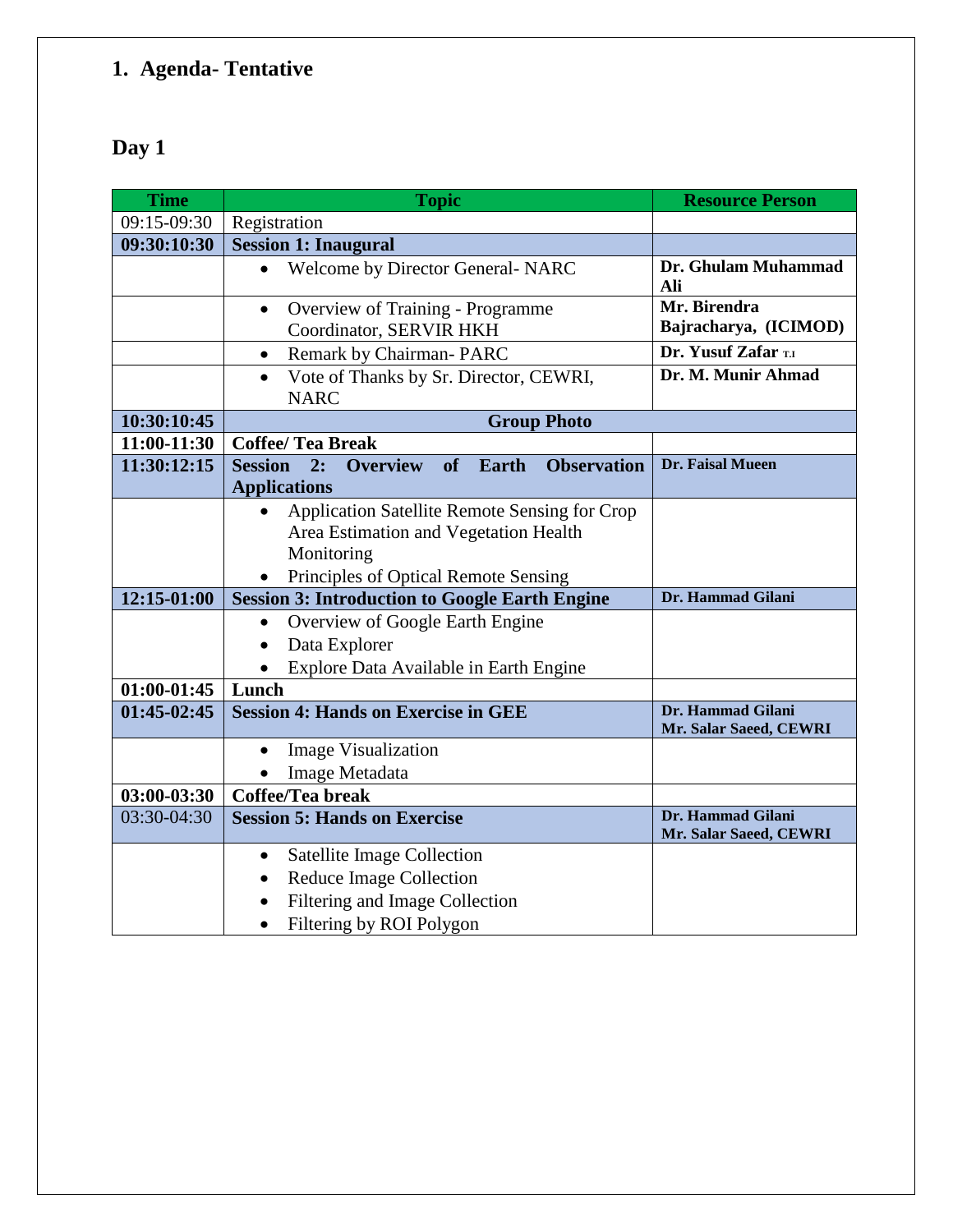## **Day 2**

| Time          | <b>Topic</b>                                                                   | <b>Resource Person</b>                |
|---------------|--------------------------------------------------------------------------------|---------------------------------------|
| 09:15-10:45   | <b>Session 6: Image Objects and Methods</b>                                    | Dr. Hammad Gilani                     |
|               | Image Analysis for vegetation monitoring<br>$\bullet$                          |                                       |
|               | Image Classification and Interpretation<br>$\bullet$                           |                                       |
|               | Time Series analysis                                                           |                                       |
| 11:00-11:30   | <b>Coffee/Tea Break</b>                                                        |                                       |
| 11:30-12:45   | <b>Session 7: Hands on Exercise</b>                                            | <b>Dr. Faisal Mueen</b>               |
|               | Image Analysis for vegetation monitoring<br>$\bullet$                          |                                       |
| $01:00-01:45$ | Lunch                                                                          |                                       |
| $01:45-03:00$ | <b>Session 8: Hands on Exercise</b>                                            | Dr. Hammad Gilani<br>Dr. Faisal Mueen |
|               | Satellite Image Classification using Earth<br>$\bullet$<br>Engine              |                                       |
| 03:00-03:30   | Coffee/Tea break<br>$\bullet$                                                  |                                       |
| 03:30-04:30   | <b>Session 9: Exercise (Continuous)</b>                                        | Dr. Hammad Gilani                     |
|               | Crop Type Mapping Using Sentinel-2 Data On<br>$\bullet$<br><b>GGE Platform</b> |                                       |

## **Day 3**

| <b>Time</b>      | <b>Topic</b>                                                                                 | <b>Resource Person</b>                   |  |
|------------------|----------------------------------------------------------------------------------------------|------------------------------------------|--|
| 09:15-10:30      | <b>Session 10: Overview of Synthetic Aperture Radar</b>                                      | Dr. Rajesh Thapa                         |  |
|                  | (SAR)                                                                                        |                                          |  |
|                  | Principles Synthetic Aperture Radar (SAR)                                                    |                                          |  |
|                  | <b>Remote Sensing</b>                                                                        |                                          |  |
|                  | Case Study On Use of SAR Applications                                                        |                                          |  |
| 10:30-11:00      | <b>Coffee/Tea Break</b>                                                                      |                                          |  |
| 11:00-12:45      | <b>Session 9: Continuous</b>                                                                 | Dr. Rajesh Thapa                         |  |
|                  | Hands On Exercise Om Rice Crop Mapping<br>$\bullet$<br>Using Sentinel-1 (SAR) Satellite Data |                                          |  |
| $01:00-01:45$    | Lunch                                                                                        |                                          |  |
| $01:45-02:45$    | <b>Session 11: Discussion &amp; Feed Back</b>                                                |                                          |  |
| 03:00-04:30      | <b>Closing Ceremony</b>                                                                      |                                          |  |
| $03:05-03:15$    | <b>Welcome by Member Natural Resources</b><br>$\bullet$                                      | Dr. Munir Ahmad                          |  |
|                  | Division                                                                                     | (Member)                                 |  |
| 03:15-03:25      | <b>Remarks by MENRIS- Remote Sensing</b><br>$\bullet$<br>Specialist                          | Dr. Faisal Mueen                         |  |
| 03:25-03:35      | <b>Summary of Training</b><br>$\bullet$                                                      | Dr. M. Munir Ahmad<br>(CSO/Sr. Director) |  |
| 03:40-04:00      | <b>Certificate Distribution</b><br>$\bullet$                                                 |                                          |  |
| 04:10-04:20      | Remarks by ICIMOD Pakistan Director<br>$\bullet$                                             | Dr. Abdul Wahid Jasra<br>(ICIMOD)        |  |
| 04:20: 04:30     | Concluding Remarks by Chairman-PARC<br>$\bullet$                                             | Dr. Yusuf Zafar T.I                      |  |
| 04:30-04:40      | Vote of Thanks by Project PI-HI-AWARE<br>$\bullet$                                           | Dr. Bashir Ahmad<br>(PSO/PI)             |  |
| Coffee/Tea break |                                                                                              |                                          |  |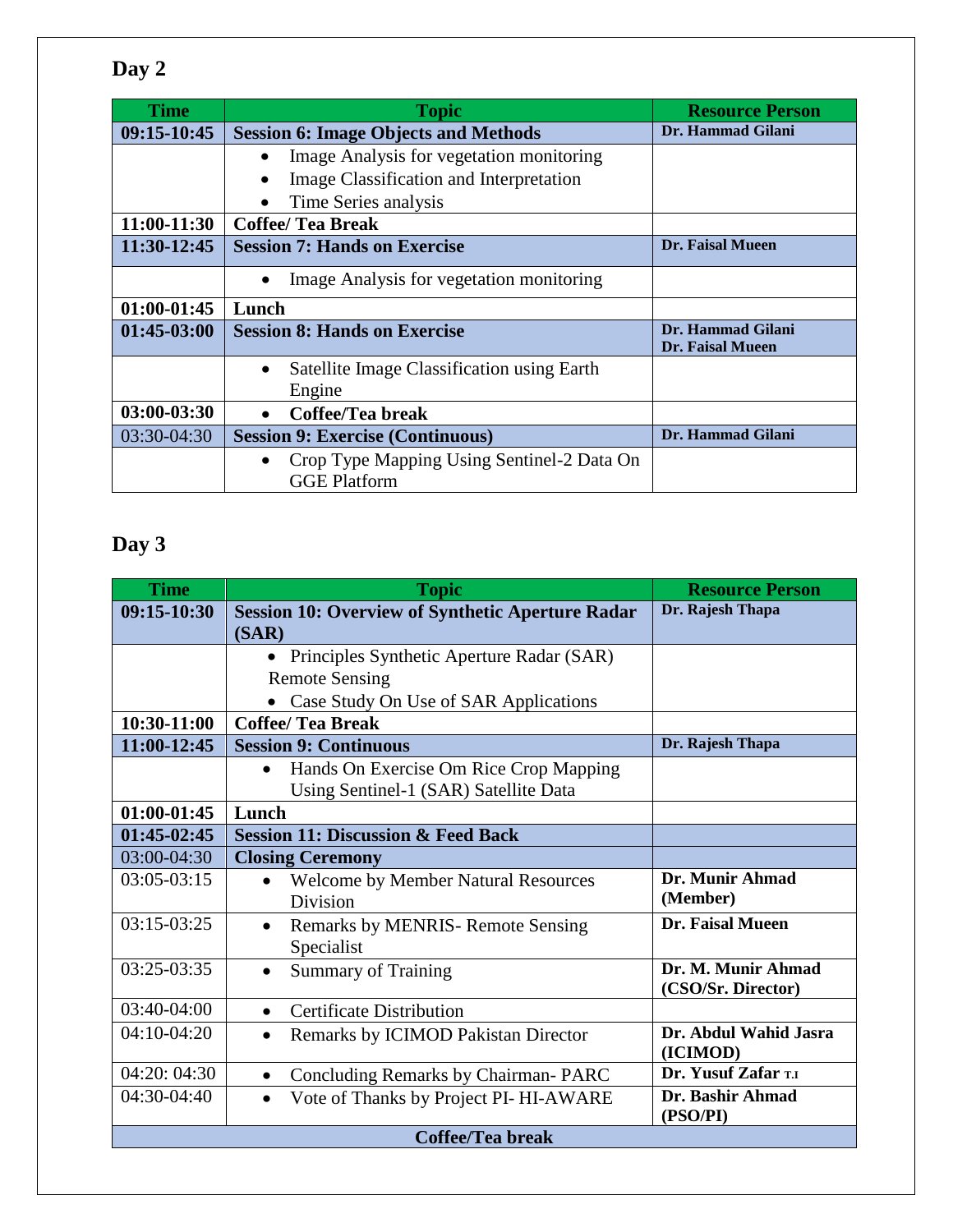### **Training Resource Persons:**

- 1. Mr. Birendra Bajracharya (ICIMOD)
- 2. Dr. Faisal Mueen Qamer (ICIMOD)
- 3. Dr. Rajesh Bahadur Thapa (ICIMOD)
- 4. Dr. Hammad Gilani (IST- Islamabad)
- 5. Mr. Salar Saeed (HI-AWARE, CEWRI)